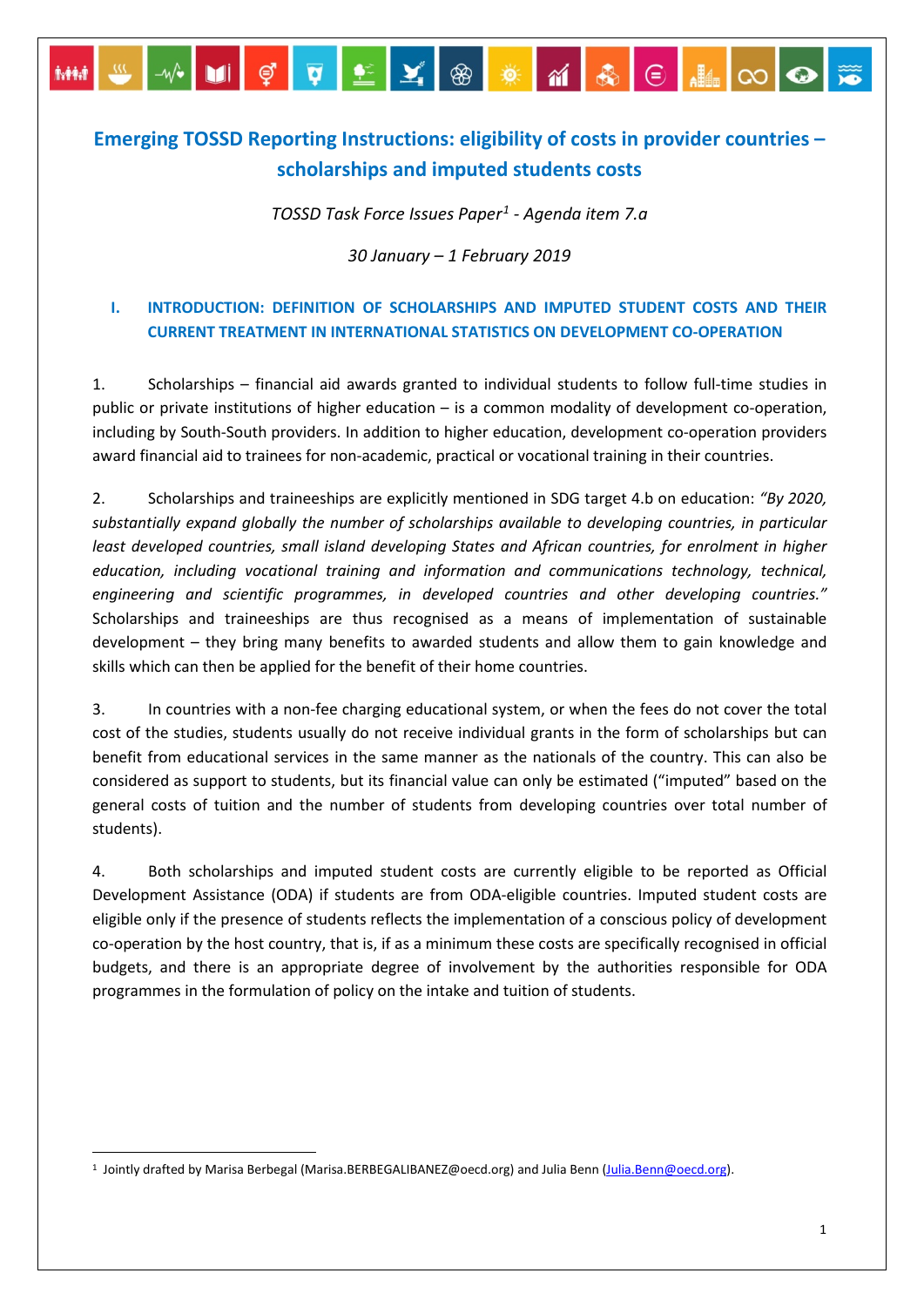#### **II. RATIONALE FOR INCLUSION IN TOSSD (PILLAR 1)**

5. The majority of scholarships or traineeships are awarded for studies in the provider country, and therefore do not involve transfer of funds to TOSSD-eligible countries. However, they are being recorded in the balance of payments since the expenditures imply a resource transfer between the residents and non-residents of the country, which is considered a cross-border flow. As per the  $6<sup>th</sup>$  edition of the Manual for compiling the balance of payments (BoP), people who go abroad for full-time study continue to be considered resident in the territory in which they were resident prior to studying abroad<sup>[2](#page-1-0)</sup>. The same treatment is given to imputed student costs in the BoP, where the fact that students do not pay fees is considered as a "travel credit"<sup>[3](#page-1-1)</sup>, regardless of whether the credit is provided in the form of a scholarship or not.

6. The question of scholarships and imputed student costs has been discussed in the context of the TOSSD pilot studies conducted in partner countries. The pilot for Nigeria concluded that the inclusion of scholarships in TOSSD would be appropriate as long as the students return to their countries of origin, but that imputed students costs should be excluded because of a lack of transparency on the related budgets and expenditures but also the fact that these programmes cannot be monitored by the partner countries. The Costa Rican stakeholders agreed with the inclusion of both scholarships and imputed student costs, but also emphasised the need to ensure that students return to their home countries. In their view this modality of development co-operation might not always promote sustainable development, but rather attract and drain talent from their country.

7. Based on the above, the inclusion of scholarships and traineeships in TOSSD seems uncontroversial as long as it can be ascertained that they indeed contribute to sustainable development (see the following section), while the inclusion of imputed student costs will need to be further discussed.

### **III. TOSSD ELIGIBILITY ASPECTS TO BE CONSIDERED**

8. A clear eligibility criterion for including scholarships and traineeships (and possibly imputed students costs) in TOSSD would be that the students come from TOSSD-eligible countries. Less straightforward is the criterion of sustainability, given the risk of brain drain.

9. During the interviews in the context of the TOSSD pilot study, the Ministry of Foreign Affairs of Costa Rica explained that they had developed an agreement with some countries and institutions by which the country which hosts Costa Rican students communicates to Costa Rica any cases of students requesting a working visa. The government then has the options of either approving a waiver so that the students can get the visa or demanding that the students return to their country of origin. The existence of such a coordination mechanism could be proposed as an eligibility criterion for TOSSD but its pros and cons should be discussed.

10. Another aspect to be clarified is whether the eligible costs should only cover the tuition fees or also the living expenses. It can be reasonably argued that if scholarships only cover tuition fees, they would in most cases be supporting the richer students from developing countries who can afford to live in

<span id="page-1-0"></span> $\overline{a}$  $2$  See section 4.120 page 71 of the VI edition of the Manual of Balance of Payments and International Investment Position of the IMF available a[t https://www.imf.org/external/pubs/ft/bop/2007/pdf/bpm6.pdf.](https://www.imf.org/external/pubs/ft/bop/2007/pdf/bpm6.pdf)

<span id="page-1-1"></span><sup>3</sup> See paragraph 10.86 of the Manual of Balance of Payments and International Investment Position of the IMF.